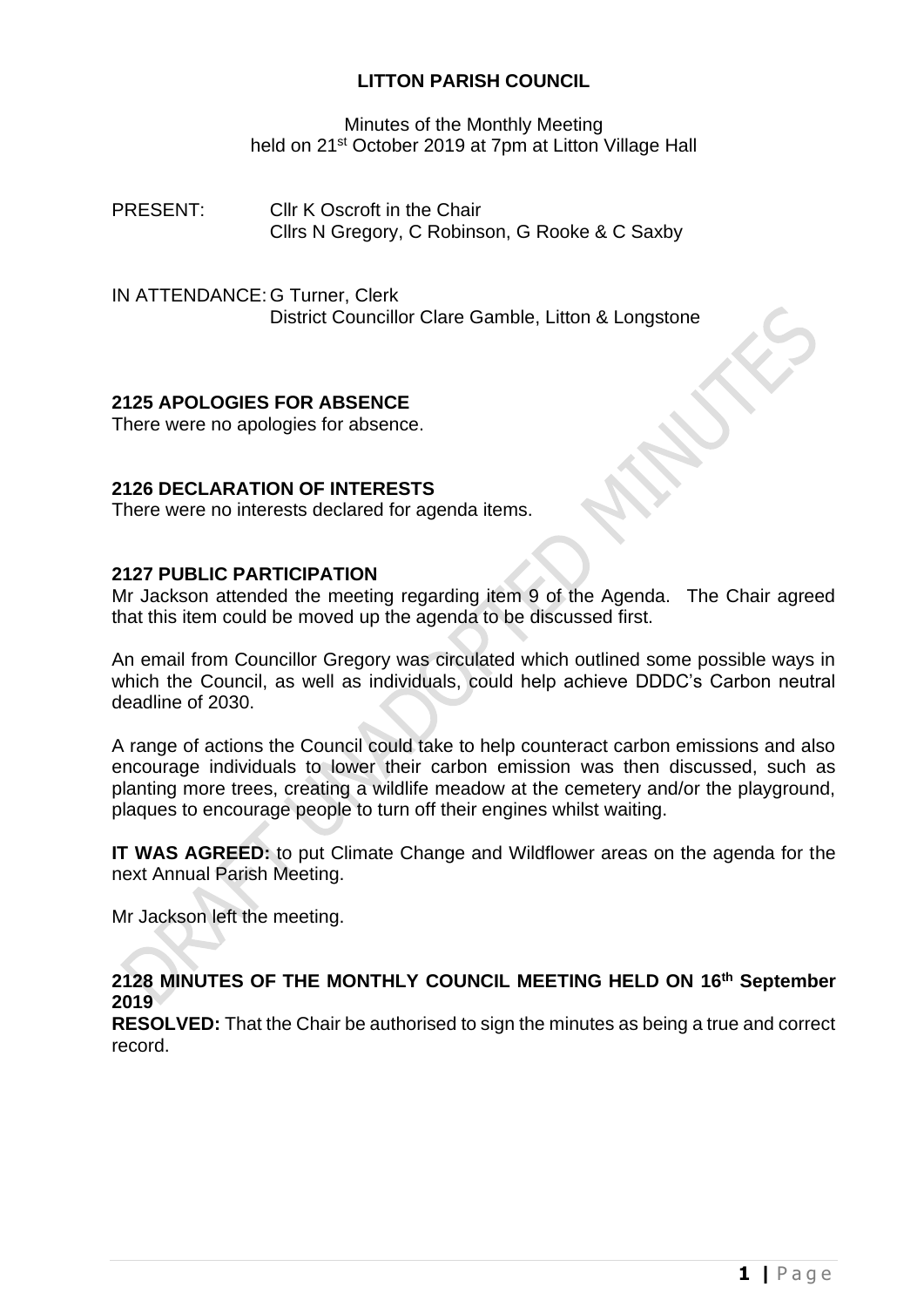# **2129 ACTIONS FROM THE LAST MEETING**

#### **-1947 Sunnybank Land Swap**

An email received from Neil & Kerry Burrows was circulated to members.

**IT WAS RESOLVED:** to write to Neil and Kerry in the manner discussed.

**IT WAS ALSO AGREED:** That a notice should be put on the Council's Facebook page whenever someone leaves or joins the Parish Council.

#### **-1994 PLAYGROUND/MEMORIAL PLAYING FIELD DEVELOPMENT**

**IT WAS RESOLVED:** To leave this item in abeyance until the New Year.

### **-2061 PLAYGROUND NUISANCE COMPLAINT**

Following a very well attended Public Meeting **IT WAS RESOLVED:**

- (a) that moving or removing any of the play equipment in the playground was not in the best interests of the parish as a whole.
- (b) that amending the opening hours of the playground was not likely to have much impact on lowering the noise levels.
- (c) that the Council will look into the possibility of mitigating the noise levels with the use of acoustic sound barriers.

Councillor Gamble offered to find out how DDDC had managed to mitigate the noise in the play area in Bakewell park and report back to the Council.

**-2067 REGISTERING CRESSBROOK WAR MEMORIAL AS A COMMUNITY ASSET**

It was noted that a decision had not yet been made as to whether the Council's application had been successful.

### **-2107 REPLACING TIMBER EDGING IN THE COPPICE AREA AT LITTON PLAYGROUND/ROTTEN TIMBERS IN YOUNGER CHILDREN'S PLAY AREA**

It was noted that a replacement roof for the playhouse in the younger children's play area of the playground had been received and Councillor Oscroft will change the roof as soon as practicable.

Councillor Gregory informed members that he had not yet been able to inspect the coppice edging in the playground but would try to do so before next month's meeting.

District Councillor Gamble informed members that the Parish Council's application for £350 to repair the timbers at the playground, under the Local Projects Fund, had been successful.

**IT WAS RESOLVED:** To ask James Warriner to replace the rotted timbers at the playground per his quote for £350 and also to secure the loose timbers at an additional cost of £40.

### **2130 FLOWER BEDS NEAR ASHLEIGH**

Councillor Gregory reported that the owners of Ashleigh have advised that if the Parish Council remove the dead bushes in the small flower bed situated on the village green just before their gate, they would then be happy to plant it with some more suitable plants and tend it.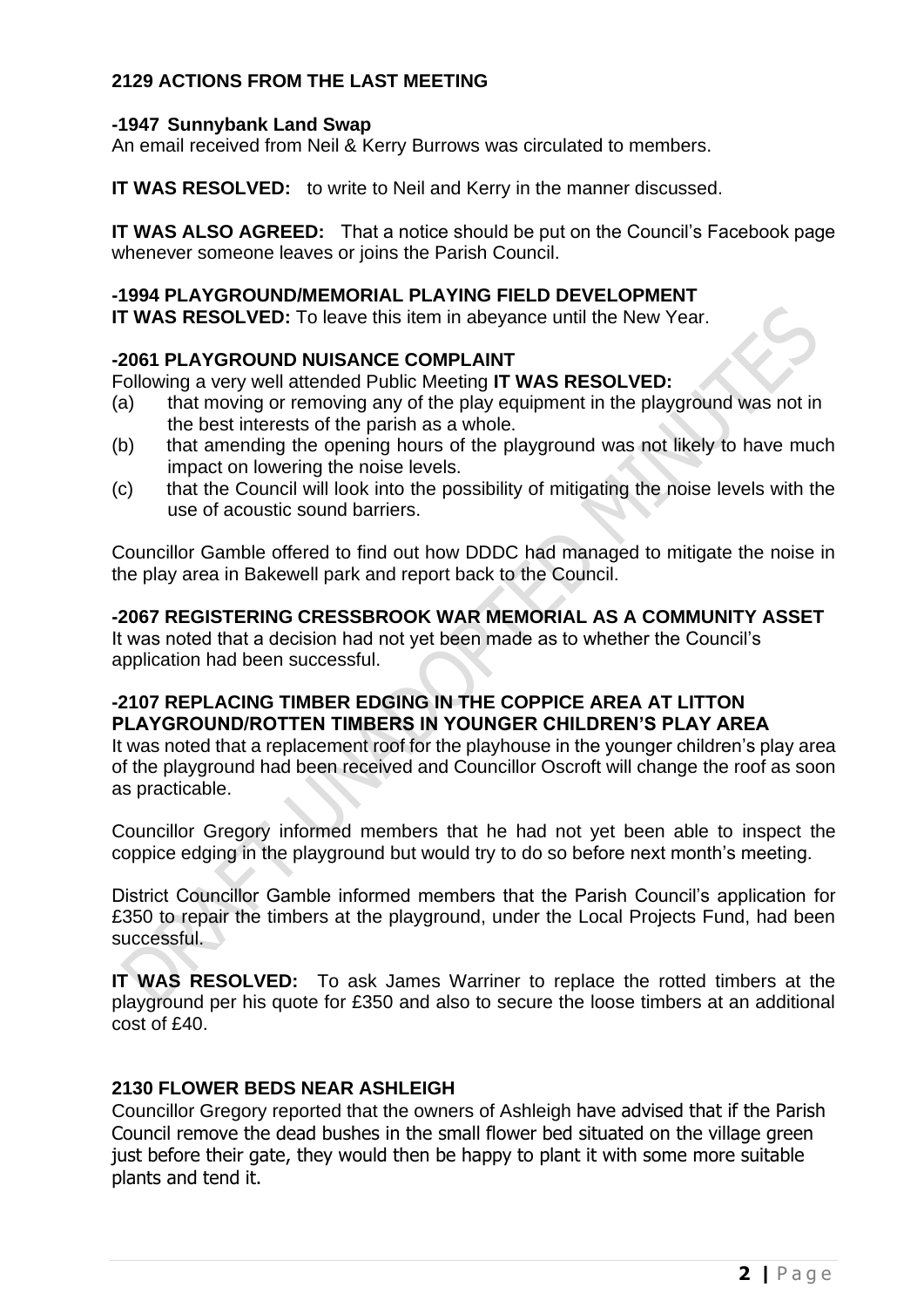**RESOLVED:** That Councillor Gregory will ask the handy-person to quote for removing the bushes.

**IT WAS ALSO RESOLVED:** That the Parish Council would be happy for the owners of Ashleigh to replant and tend the flowerbed once the dead bushes are removed.

## **2131 TREE PLANTING**

Councillor Gregory circulated a few options for the planting of new saplings following the removal of a number of large trees on the Village Greens in Litton.

**IT WAS RESOLVED:** That the Council will order a Black Tupelo (Nyssa Sylvatics), at a cost of £71.93 (incl VAT and delivery), to be planted on the Village Green near the Rowan tree.

## **2132 HANDY PERSON QUARTER 2 REPORT**

The handy person's Quarter 2 Report was circulated to members.

From the additional tasks identified in the report **IT WAS AGREED:**

- (a) to go ahead with the re-turfing of the worn area of Litton Village Green in front of the B&B at a cost of £100.
- (b) not to plant additional plants in the raised beds in the Sensory Garden at this time.

### **2133 PLANNING**

Application NP/DDD/0919/0990 Stone Pitts Work, Cressbrook Removal of variation of condition 5 on NP/DDD/1118/1012

**RESOLVED:** To support the application as the proposed continuation of the ha-ha is likely to blend in more with the surroundings than a metal fence.

### **2134 LITTON PHONE BOX ADOPTION**

**RESOLVED:** That the Council will apply to adopt the Phone Box in Litton when it is decommissioned by BT.

### **2135 HGVs USING LITTON AS A CUT THROUGH**

Councillor Oscroft informed the meeting that he had been approached by residents to see if anything further could be done to stop the HGVs using Litton as a cut through.

**IT WAS AGREED:** That there are no more avenues that the Council can explore regarding stopping the HGVs driving through Litton.

### **2136 'NO PARKING' SIGNS OUTSIDE THE OLD SHOP**

It was reported that there are 'no parking' signs either missing or broken on the Village Green in front of the Old Shop.

**IT WAS RESOLVED:** That Councillor Gregory will have a look and report back to the next meeting.